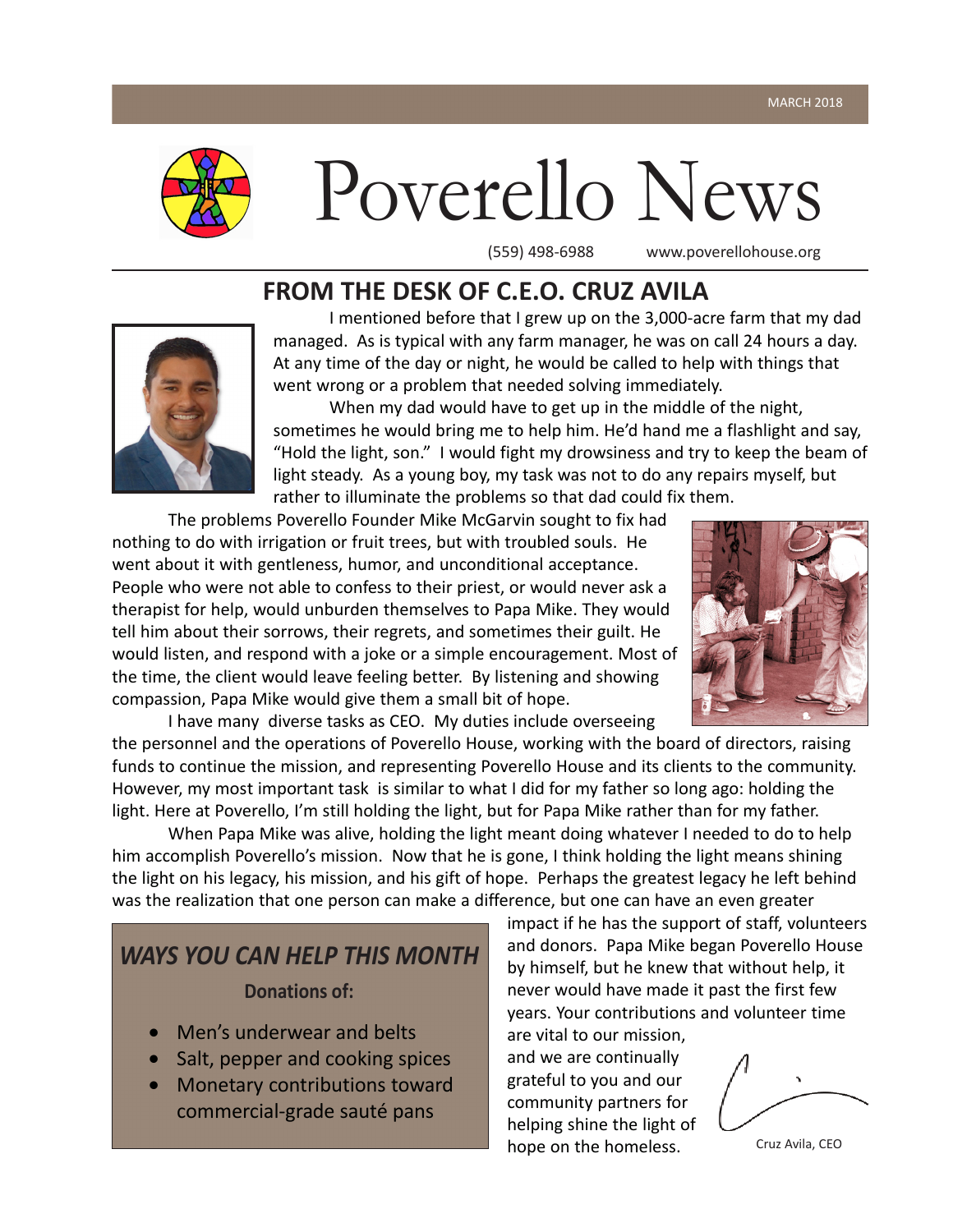# **COMPREHENSIVE APPROACHES TO HUNGER**

There were many consequences of the Irish Potato Famine that lasted from 1865 to 1869. One of the consequences was a huge diaspora of Irish men, women and families to escape the utter devastation of the famine. Over a million people starved to death, and as many people emigrated from Ireland. The United States was one of the main destinations for these immigrants.

As a result of this huge influx, America and the American Catholic Church were greatly influenced by the Irish culture. It is said that the celebration of St. Patrick's Day is much more widespread and enthusiastic in the U. S. than it ever was in Ireland.

Founder Mike McGarvin, a descendent of the Irish, loved St. Patrick's Day at Poverello House. It is one of our many special days for meals. Papa Mike made sure that everyone here enjoyed being Irish for a day. He was the ultimate big, happy Irishman, and happiest when he was making others smile. He loved feeding people, and this St. Patrick's Day, we will continue the tradition of serving the corned beef, cabbage and potatoes.

Poverello House is best known for its meals. Although we want people aware of our many other services, free meals for *anyone* in need continues to be a big part of who we are. However, in addition to our onsite hot meal program are several other important food services that we provide to the community.

Our rural food program, which is an outreach using the Poverello House Mobile Café, is on the road two to three times a week, providing meals in underserved areas such as Reedley and Parlier. We also regularly share food donations with Comprehensive Addictions Program, Marjoree Mason Center, Spirit of Women, and other nonprofit organizations, supporting those programs as they reach hurting people beyond the borders of Poverello House. We provide anywhere from 300 to 2,000 lunches a week to needy children in the Patty Project, in Every



Neighborhood Partnership's Saturday Sports Program. We also have a fail-safe option for clients who miss a hot meal: they receive a sack lunch, and about 4,000 to 5,000 per year are given out. We distribute emergency food bags to families, and we support the Poverello House Rehabilitation Program, Naomi's House, and the Village of Hope with meals.

Hunger is a reality, whether in 19<sup>th</sup> century Ireland, or 21<sup>st</sup> century California. It is a result of labyrinthine social, economic and personal complexities, but it is a pressing problem for far too many people. Poverello House takes a comprehensive approach to poverty, and a major part of that approach will always be the provision of nutritious food for the hungry.

# **THANK YOU!**

We would like to acknowledge Fresno County District Attorney Lisa Smittcamp, who has committed herself to sponsoring every holiday meal for 2018. We are so grateful for this incredibly generous contribution. If you are interested in sponsoring a meal, we would love to discuss it with you. Please call us at (559) 498-6988.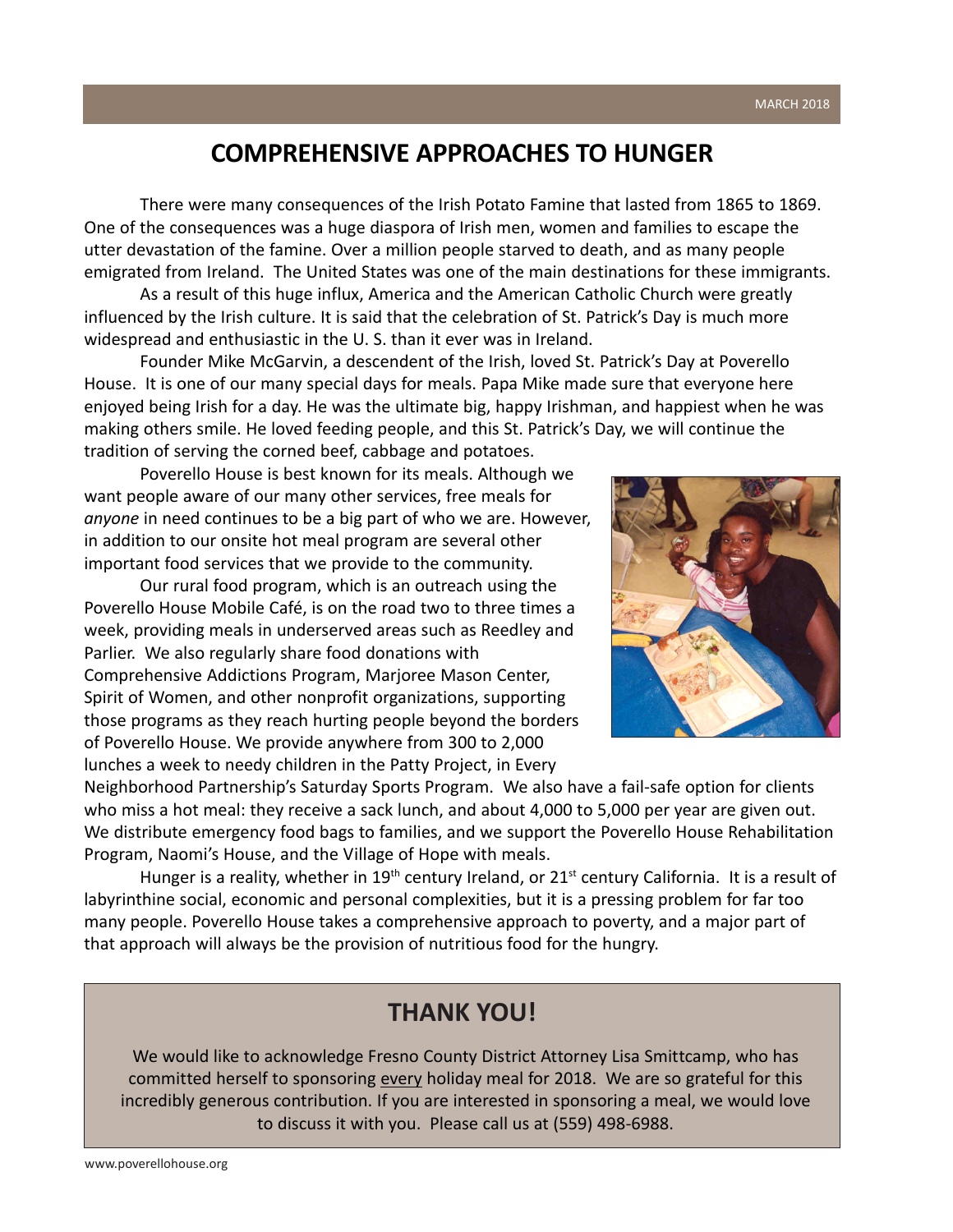#### **THE FOUNDATION OF LIFE'S JOURNEY**

"Hope has two beautiful daughters. Their names are anger and courage; anger at the way things are, and courage to see that they do not remain the way they are."

—St. Augustine of Hippo

Back when Founder Mike McGarvin saw the homeless on the streets of Fresno, he was angry that they seemed to have been forgotten by family, friends and society; but he had the courage to reach out and change the situation. As St. Augustine wrote, that is the essence of hope. Since Papa Mike's passing, we have given serious thought to what Poverello House has been, what it is now, and what it will become in the future. The unifying concept that ties past, present and future together is a little four-letter word: *hope*.

Society tends to define a homeless person as mentally ill, an addict, an alcoholic, a victim of abuse, or casualty of economic determinism, all depending on the observer's point of view. In fact, those descriptions are merely the outward manifestation of something all homeless people share, which is a profound lack of hope. On the streets, despair is the common denominator and the

**Are you following Poverello House on Instagram and Facebook? If not, you're missing out! Get daily updates, photos and videos of all the big and small activities that make up life at Poverello House! Friend us on Facebook, and follow us on Instagram (@PoverelloHouse) to keep abreast of everything Poverello!**



great equalizer.

If you have ever known someone who has struggled upon the cross of addiction, faced the terrifying prospect that his brain is not functioning normally, or has lost everything dear to him, then you know that such a man (or woman) has probably abandoned hope. Ultimately, Poverello House is in the business of offering new hope. It may be the hope that comes through the assurance of a hot meal, a shower, a change of clothes, shelter, desperately-needed medical or dental care, or simply a friendly smile that implies, "You are welcome here; all is not lost." Time and time again, men who graduate from our drug program have stated that Poverello House, and often Papa Mike himself, gave them their first glimpse of a hope that things could be better, that they didn't have to live their lives enslaved to drug dealers, jail, and their own ravenous cravings for drugs or alcohol. Others, years after encountering our mission, have come back to say that in their darkest hours, they stumbled across Poverello House, and the services here gave them the hope and strength to keep going until they could make positive changes in their situations.

Thus, our theme this year is hope. We want you to know that when you give a check, clothing, food, or anything else to Poverello House, you are not just donating money or in-kind items; you are giving a gift that will impart hope to someone who is on the verge of giving up. That is what we do 365 days a year at Poverello House; we are all about hope.